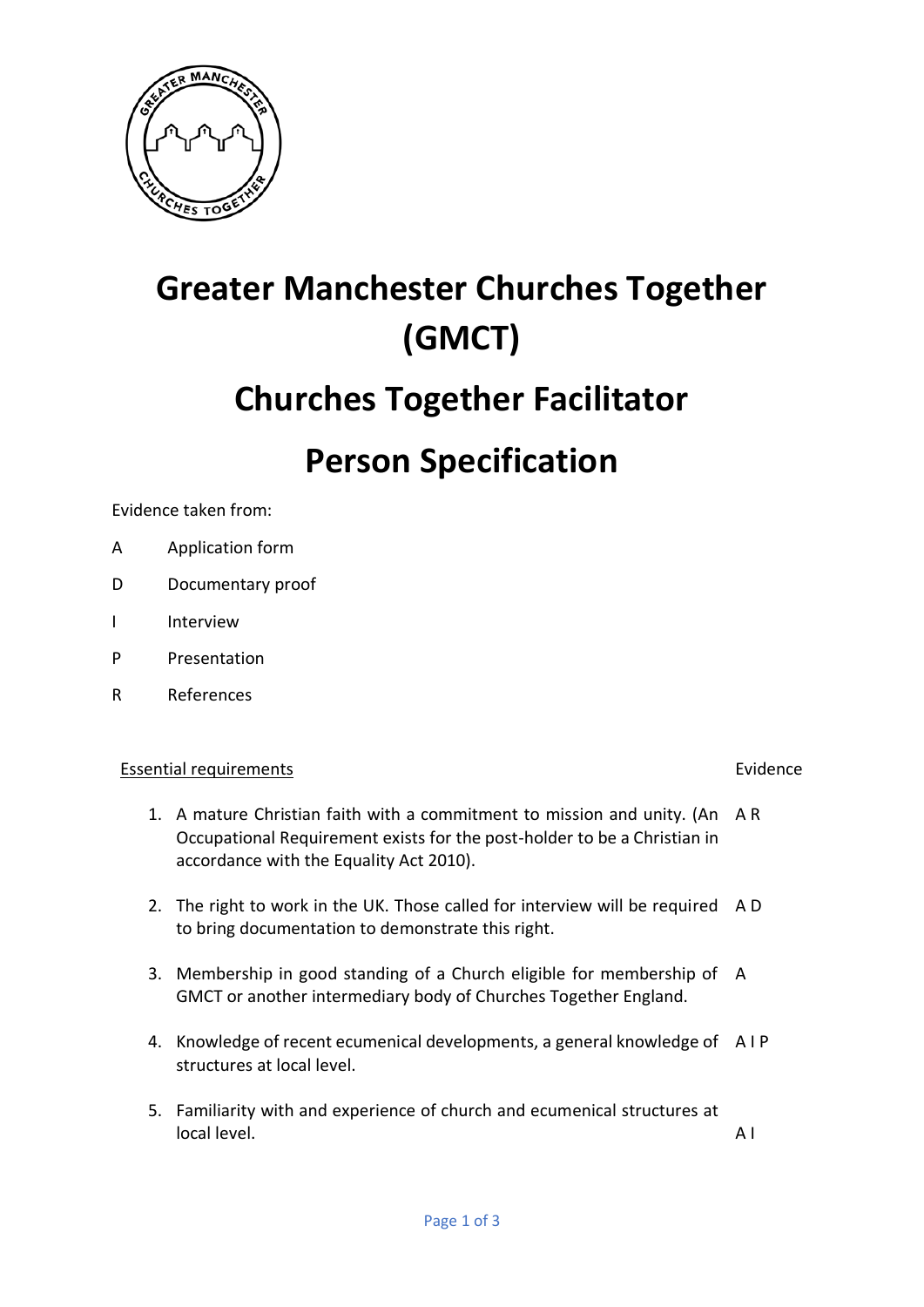

- 6. A commitment to ecumenical working and an ability to relate to a wide variety of ecclesial traditions and individual theologies, holding with A I R integrity his/her own convictions whilst not allowing these to prejudice opinion or hinder partnership. The ability to promote critical ecumenical thinking. Some theological knowledge.
- 7. A collaborative working style and ability to relate well to lay and A I R ordained Christians, to Church Leaders and to colleagues. Good listening skills, good humour, discernment and approachability are key elements here, as well as discretion, tact and the ability to respect confidences. The Churches Together Facilitator must also be able to delegate or allow others to undertake some of the work.
- 8. A proven ability to work alone and on his/her own initiative. The A I R Churches Together Facilitator must be able to manage his/her own time and flexible working hours, ensuring that s/he does not yield to the temptation to overwork. Putting into place appropriate boundaries between work and personal time is crucial.
- 9. A positive and optimistic outlook and the skill of encouraging, inspiring A I P R and supporting others. A certain amount of conflict-management may be required, so an ability to face stress is therefore necessary.
- 10. The ability to think creatively, take initiatives and plan ahead. The A I P Churches Together Facilitator must be able to balance the need to fulfil core tasks with the flexibility this post offers to develop the work according to his/her own gifts and experience.
- 11. Administrative, organisational and committee skills, including clear and A I R accurate record-keeping, are essential.
- 12. Skill in written and spoken communication, including addressing small A I P R and large groups with clarity. Ability to grasp complex issues and to retain objectivity in dealing with them.
- 13. Competence in the use of a computer, e-mail and Microsoft Office or A equivalent.
- 14. The ability to visit all parts of Greater Manchester as cost-efficiently as A Ipossible within the agreed budget. (The Officer will normally live or be